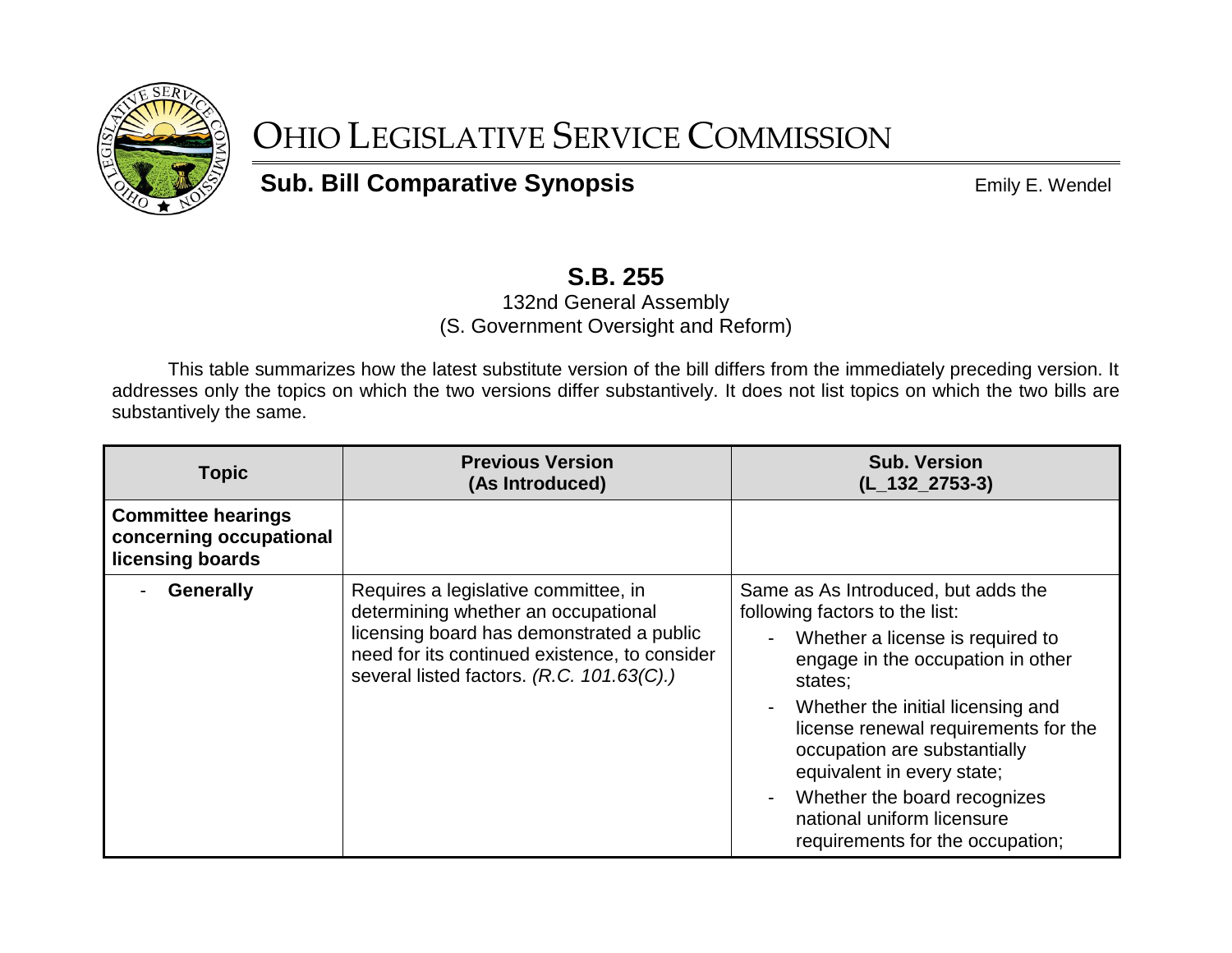| <b>Topic</b>                       | <b>Previous Version</b><br>(As Introduced)                                                                                                                                                                                                                                                                                                                                                                                             | <b>Sub. Version</b><br>$(L_132_2753-3)$                                                                                                                                                                                                                                                                                                                                                                                                                                                                                                      |
|------------------------------------|----------------------------------------------------------------------------------------------------------------------------------------------------------------------------------------------------------------------------------------------------------------------------------------------------------------------------------------------------------------------------------------------------------------------------------------|----------------------------------------------------------------------------------------------------------------------------------------------------------------------------------------------------------------------------------------------------------------------------------------------------------------------------------------------------------------------------------------------------------------------------------------------------------------------------------------------------------------------------------------------|
|                                    |                                                                                                                                                                                                                                                                                                                                                                                                                                        | The extent to which the board has<br>permitted individuals (meaning natural<br>persons) to practice elements of the<br>occupation without a license;<br>The extent to which significant<br>changes in the board's rules could<br>prevent an individual licensed in Ohio<br>from practicing, or allow an individual<br>licensed in Ohio to practice, the same<br>occupation in another jurisdiction<br>without obtaining an occupational<br>license for that occupation in that<br>other jurisdiction.<br>$(R.C. 101.62(A)$ and $101.63(C).)$ |
| <b>Public health and</b><br>safety | Requires the committee to consider whether<br>continuation of the occupational licensing<br>board is necessary to protect the health and<br>safety of the public and if so, whether the<br>board's authority is narrowly tailored to<br>protect against present, recognizable, and<br>significant harms to the health and safety of<br>the public.<br>Requires the committee to consider the<br>extent to which licensing ensures that | Same as As Introduced, but refers to public<br>health, safety, and welfare in each instance.<br>(R.C. 101.63(C)).                                                                                                                                                                                                                                                                                                                                                                                                                            |
|                                    | practitioners have occupational skill sets or<br>competencies that are substantially related<br>to protecting consumers from present,<br>significant, and substantiated harms that<br>threaten public health and safety, and the<br>impact that those criteria have on applicants<br>for a license, particularly those with                                                                                                            |                                                                                                                                                                                                                                                                                                                                                                                                                                                                                                                                              |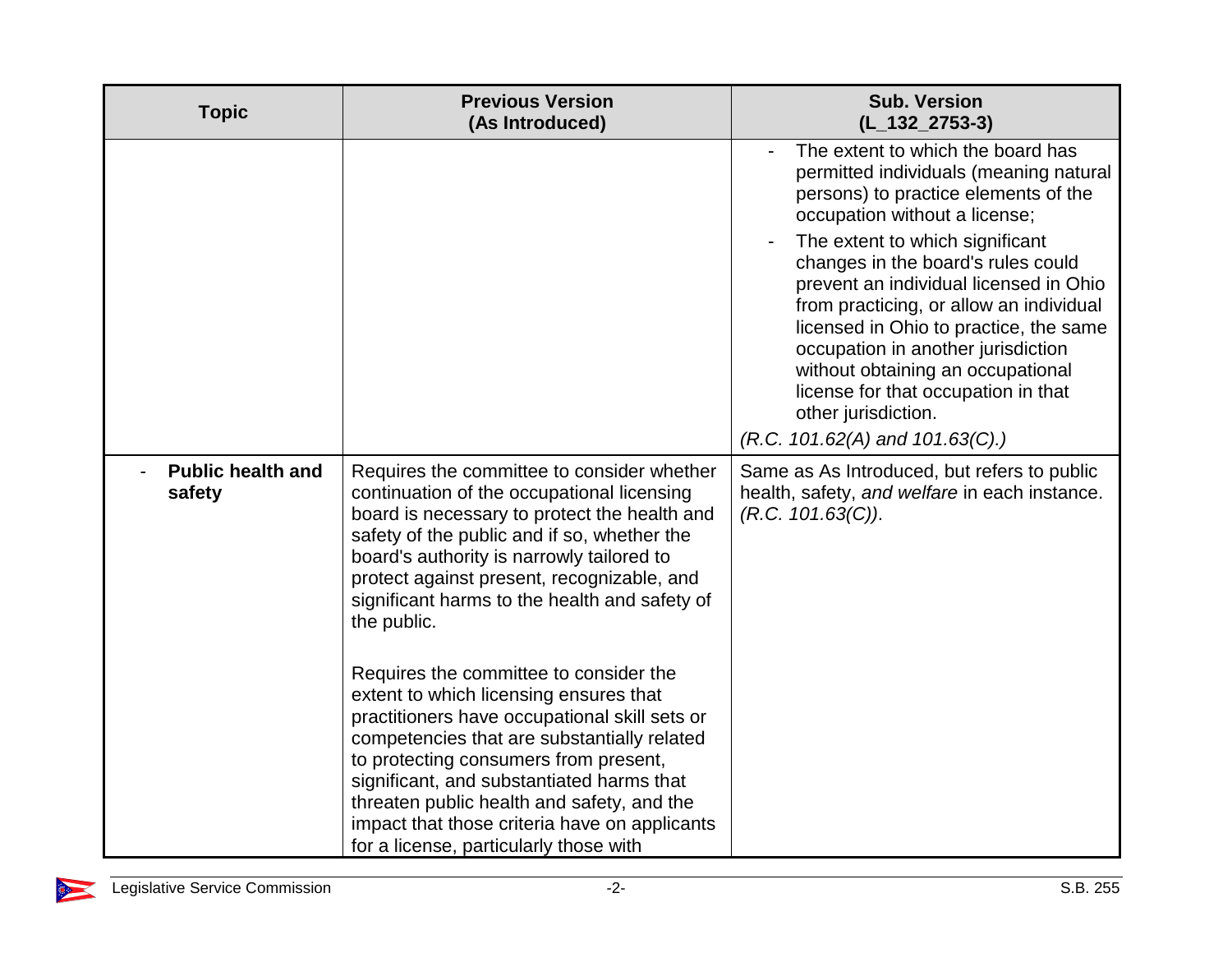| <b>Topic</b>                                                              | <b>Previous Version</b><br>(As Introduced)                                                                                                                                                                                                                                                                                                                                | <b>Sub. Version</b><br>$(L_132_2753-3)$                                                                                                                                                                                                |
|---------------------------------------------------------------------------|---------------------------------------------------------------------------------------------------------------------------------------------------------------------------------------------------------------------------------------------------------------------------------------------------------------------------------------------------------------------------|----------------------------------------------------------------------------------------------------------------------------------------------------------------------------------------------------------------------------------------|
|                                                                           | moderate or low incomes, seeking to enter<br>the occupation or profession.                                                                                                                                                                                                                                                                                                |                                                                                                                                                                                                                                        |
|                                                                           | Specifies that a government regulatory<br>requirement protects or serves the public<br>interest if it provides protection from present,<br>significant, and substantiated harms to the<br>health and safety of the public.<br>(R.C. 101.63(C).)                                                                                                                           |                                                                                                                                                                                                                                        |
| <b>LSC assessments of</b><br>occupational regulation<br>bills and schemes |                                                                                                                                                                                                                                                                                                                                                                           |                                                                                                                                                                                                                                        |
| <b>Meaning of</b><br>"occupational<br>regulation"                         | Defines "occupational regulation" as a<br>statute or rule that controls an individual's<br>practice of a trade or profession.<br>(R.C. 103.26(A))                                                                                                                                                                                                                         | Same as As Introduced, but defines<br>"individual" as a natural person.<br>(R.C. 103.26(A))                                                                                                                                            |
| <b>Public health and</b><br>safety                                        | Requires LSC's assessment of a bill to<br>attempt to ascertain whether the bill's<br>regulatory scheme is consistent with the<br>policies expressed in the bill with respect to<br>proposing the least restrictive regulation to<br>protect consumers from present, significant,<br>and substantiated harms that threaten public<br>health and safety. $(R.C. 103.26(B))$ | Same as As Introduced, but refers to public<br>health, safety, and welfare. (R.C. 103.26(B).)                                                                                                                                          |
| <b>Comparative</b><br>assessment                                          | Permits LSC's assessment of a bill to<br>include a comparison of the bill's regulatory<br>scheme with the current regulatory scheme<br>in other similar states for the same<br>occupation. (R.C. 103.26(C).)                                                                                                                                                              | Requires LSC's assessment of a bill to<br>include all of the following:<br>A comparison of the bill's regulatory<br>scheme with the current regulatory<br>scheme in other states for the same<br>occupation and a consideration of the |

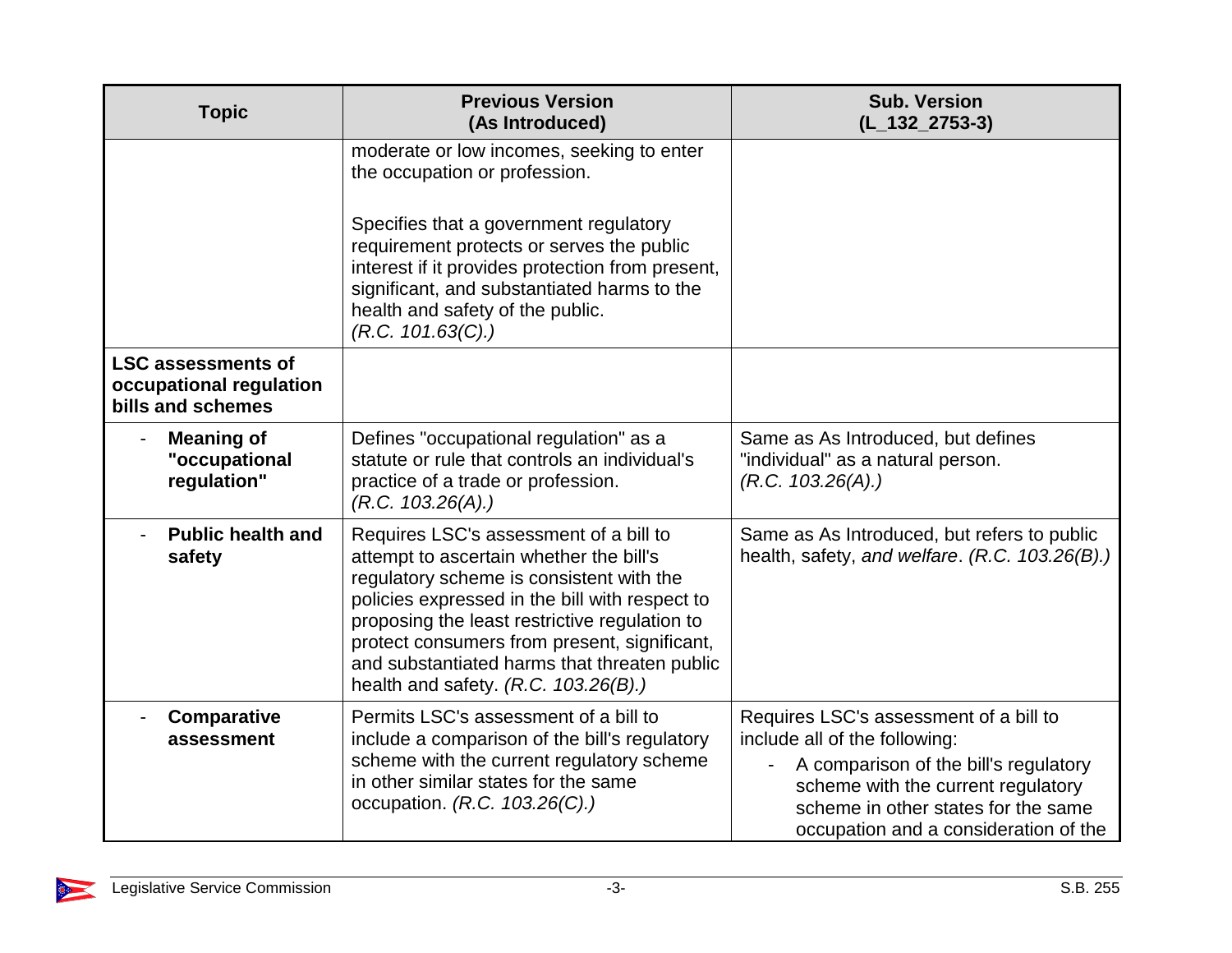| <b>Topic</b>                                                   | <b>Previous Version</b><br>(As Introduced)                                                                                                                                                                                                                                                                                                                                                                                                                                                                       | <b>Sub. Version</b><br>$(L_132_2753-3)$                                                                                                                                                                                                                                                                                                                                                                                                                                                                                                                                                                   |
|----------------------------------------------------------------|------------------------------------------------------------------------------------------------------------------------------------------------------------------------------------------------------------------------------------------------------------------------------------------------------------------------------------------------------------------------------------------------------------------------------------------------------------------------------------------------------------------|-----------------------------------------------------------------------------------------------------------------------------------------------------------------------------------------------------------------------------------------------------------------------------------------------------------------------------------------------------------------------------------------------------------------------------------------------------------------------------------------------------------------------------------------------------------------------------------------------------------|
|                                                                |                                                                                                                                                                                                                                                                                                                                                                                                                                                                                                                  | extent to which significant changes in<br>the board's rules could prevent an<br>individual licensed in Ohio from<br>practicing, or allow an individual<br>licensed in Ohio to practice, the same<br>occupation in another jurisdiction<br>without obtaining an occupational<br>license for that occupation in that<br>other jurisdiction;<br>A comparison of the bill's regulatory<br>scheme with the policy of Ohio as set<br>forth in the sections of the Revised<br>Code governing the occupation that is<br>the subject of the bill, if those sections<br>include such a policy.<br>(R.C. 103.26(C).) |
| <b>State policies</b><br>concerning occupational<br>regulation |                                                                                                                                                                                                                                                                                                                                                                                                                                                                                                                  |                                                                                                                                                                                                                                                                                                                                                                                                                                                                                                                                                                                                           |
| <b>Meaning of</b><br>"occupational<br>regulation"              | Defines "occupational regulation" as a<br>statute, policy, rule, adjudication order,<br>practice, or other state law requiring an<br>individual to possess certain qualifications to<br>use an occupational title or work in a lawful<br>occupation, including registration,<br>certification, and occupational license.<br>Specifies that "occupational regulation"<br>excludes a business license, facility license,<br>building permit, or zoning and land use<br>regulation, except to the extent those laws | Same as As Introduced, but:<br>Clarifies that the state policies listed in the<br>bill apply with respect to occupational<br>regulation of individuals.<br>Defines "individual" as a natural person.<br>$(R.C. 4798.01(A)$ and $4798.02.)$                                                                                                                                                                                                                                                                                                                                                                |